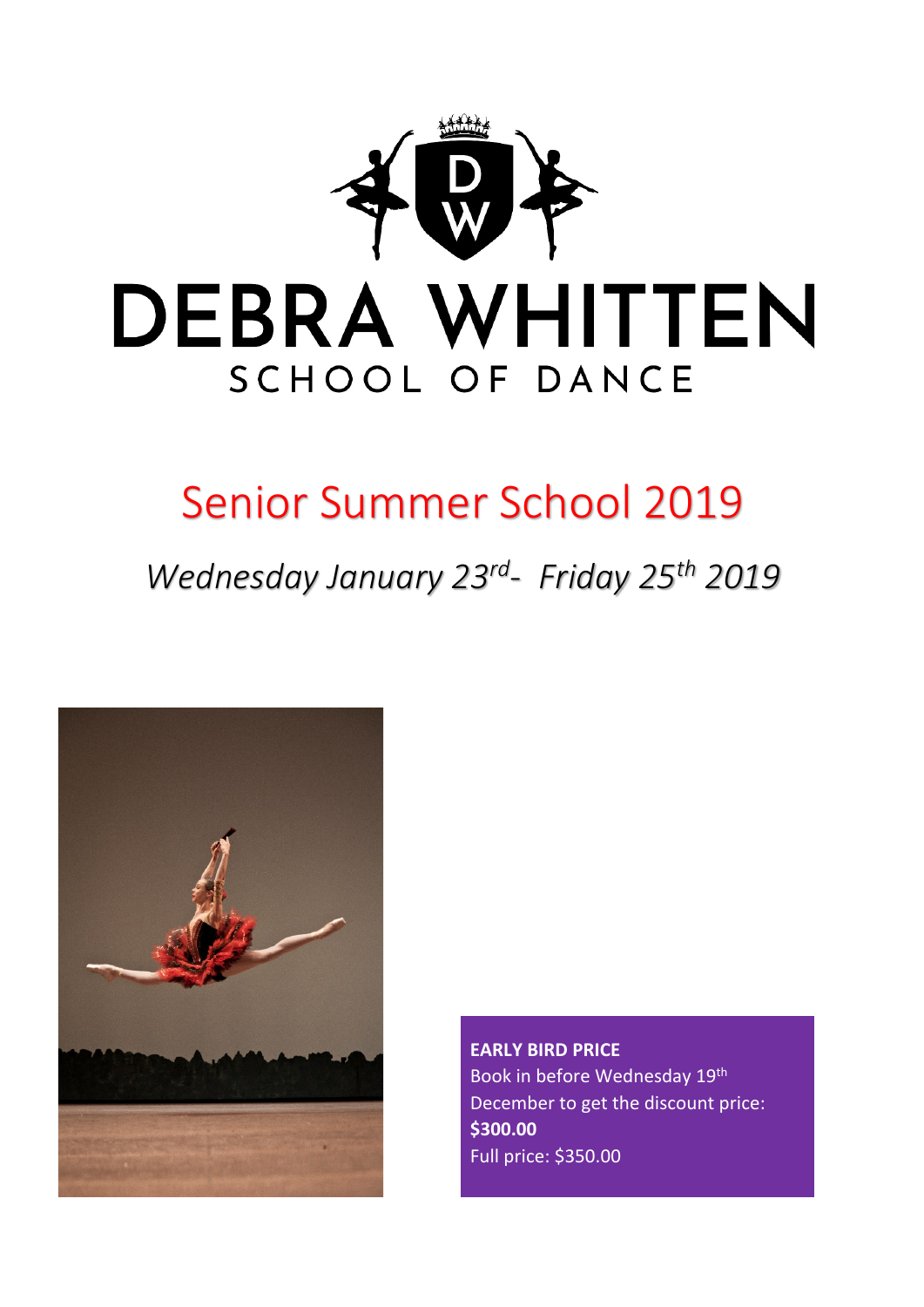### *Timetable*

### Wednesday 23rd January

| Time           | Studio 1               |
|----------------|------------------------|
| $9.00 - 10.30$ | Contemporary           |
| 10.30-12.00    | <b>Classical Class</b> |
| 12.00-12.15    | <b>Break</b>           |
| 12.15 - 1.00   | Pointe                 |
| 1.00-1.45      | Lunch                  |
| 1.45-3.00      | Repertoire             |

### Thursday 24<sup>th</sup> January

| Time          | Studio 1               |
|---------------|------------------------|
| 9.00-10.15    | Conditioning & Stretch |
| 10.15 - 10.30 | <b>Break</b>           |
| 10.30-12.00   | <b>Classical Class</b> |
| 12.00-12.45   | Lunch                  |
| 12.45 - 1.45  | Pointe                 |
| 1.45-3.00     | Jazz                   |

Friday 25th January

| Time           | Studio 1                  |
|----------------|---------------------------|
| $9.00 - 10.30$ | Conditioning & Stretch    |
| 10.30-12.00    | Classical Class (Level 1) |
| 12.00-12.15    | <b>Break</b>              |
| 12.15 - 1.00   | Pointe                    |
| 1.00-1.45      | Lunch                     |
| 1.45-3.00      | Variations                |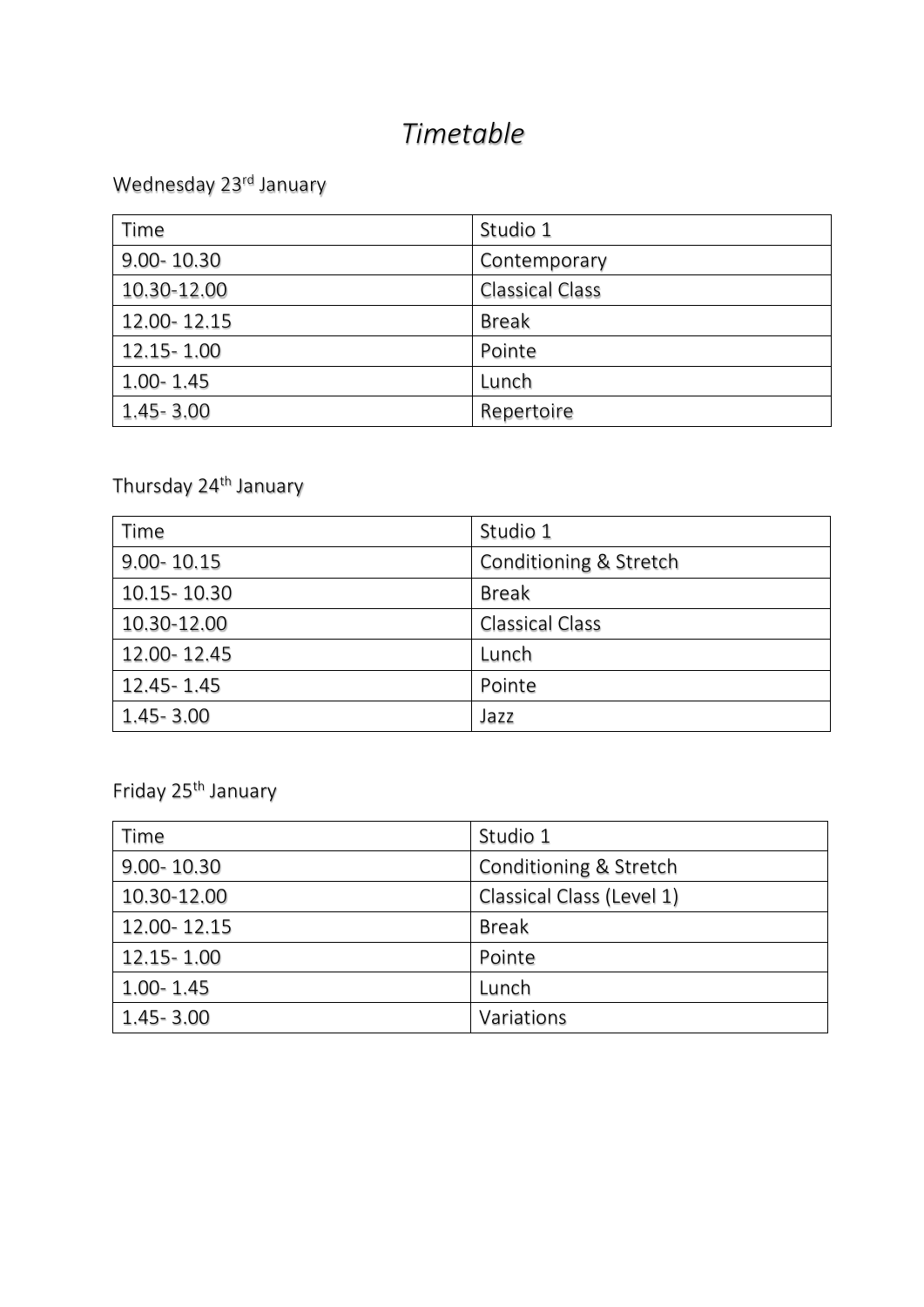### *Guest Teachers & Faculty*

#### JUSTINE SUMMERS

Justine Summers was taken into The Australian Ballet in 1989 after studying at The Victorian College of the Arts and The Australian Ballet School. She danced with The Australian Ballet from 1988-2000, 2003, 2012, promoted to Soloist in 1992, Senior Artist in 1994 and Principal Artist in 1996, performing the lead roles in most of the Company's Classical and Neo Classical repertoire. She particularly enjoyed performing the roles of Tatiana in 'Onegin', Manon in 'Manon', in which her name became synonymous following the simulcast performance through the ABC, Juliet in 'Romeo and Juliet', the Sylph in La Sylphide, Giselle in 'Giselle', Odette/Odile in 'Swan Lake' and Cio Cio San in 'Madame Butterfly'. Also contemporary works by internationally renowned choreographers, Jiri Kylian, Glen Tetley, Twyla Tharp, Graeme Murphy, Stephen Baynes and Stanton Welch, whose 'Divergence' received raving reviews in New York. Justine has received several nominations for Green Room and MO Awards for these and other roles, winning for 'Divergence' in 1994 and a 'Helpmann Award' in 2004 for 'Unspoken Dialogues". Justine feels blessed to have had a rewarding career performing throughout Australia and Internationally, and with over-seas Guest Artists. Justine lives on the Gold Coast with her husband and 3 young children. She enjoys teaching and sharing her love of dance, knowledge and experience with aspiring young dancers.

#### MELISSA TATTUM

Melissa's dance training (ballet, tap and jazz) started at the age of 6 with Juanita Linnan Dancers in Gatton. At 15 Melissa moved to Brisbane to study full time dance and finish her secondary studies with the Queensland Dance School of Excellence. Melissa's first Professional ballet contract was in 2000 at the age of 17 in the Queensland Ballet's Giselle season. After graduating from QDSE, Melissa accepted a position with the QLD Ballet's Professional Year program where she continued to perform with the company until 2002.

In 2003 Melissa moved to Hobart to be one of the founding members and Principal dancer of the Tasmanian Classical Ballet Company. In her 6 months with the Company she performed in Gala's dancing Grand Pas de deux' from The Sleeping Beauty, Coppelia, and the Nutcracker, before returning to Brisbane and becoming a fulltime member of the Queensland Ballet Company in late 2003.Melissa worked her way through the ranks of the Queensland Ballet Company under the direction of Francois Klaus until 2011. Principal roles, to name a few, include; 'Alexander' (The Black Swan), in Swan Lake 2010; Bluebird, in Sleeping Beauty, 2009; Mermaid, in the Little Mermaid, 2011; Helena, in a Midsummer Night's Dream, 2008 and Stella in a Street Car Named Desire, 2009. Melissa has also had the opportunity to perform with the company in Germany, Switzerland, Denmark, China, Japan, and Singapore.

Melissa is a qualified physiotherapist.

#### JENNIFER MUSGRAVE

Former Soloist/ Prinicpal Cap Performing Arts Board, Capetown; Queensland Ballet Company. Full member of the Royal Academy of Dance, The Australian Ballet School, Studio Pilates- Certified Matwork Insttructor, ATOD Certiviate IV Dance Teaching & Management.

FACULTY: Bethany Cockburn Karina Nairne Anna Schultz Debra Whitten